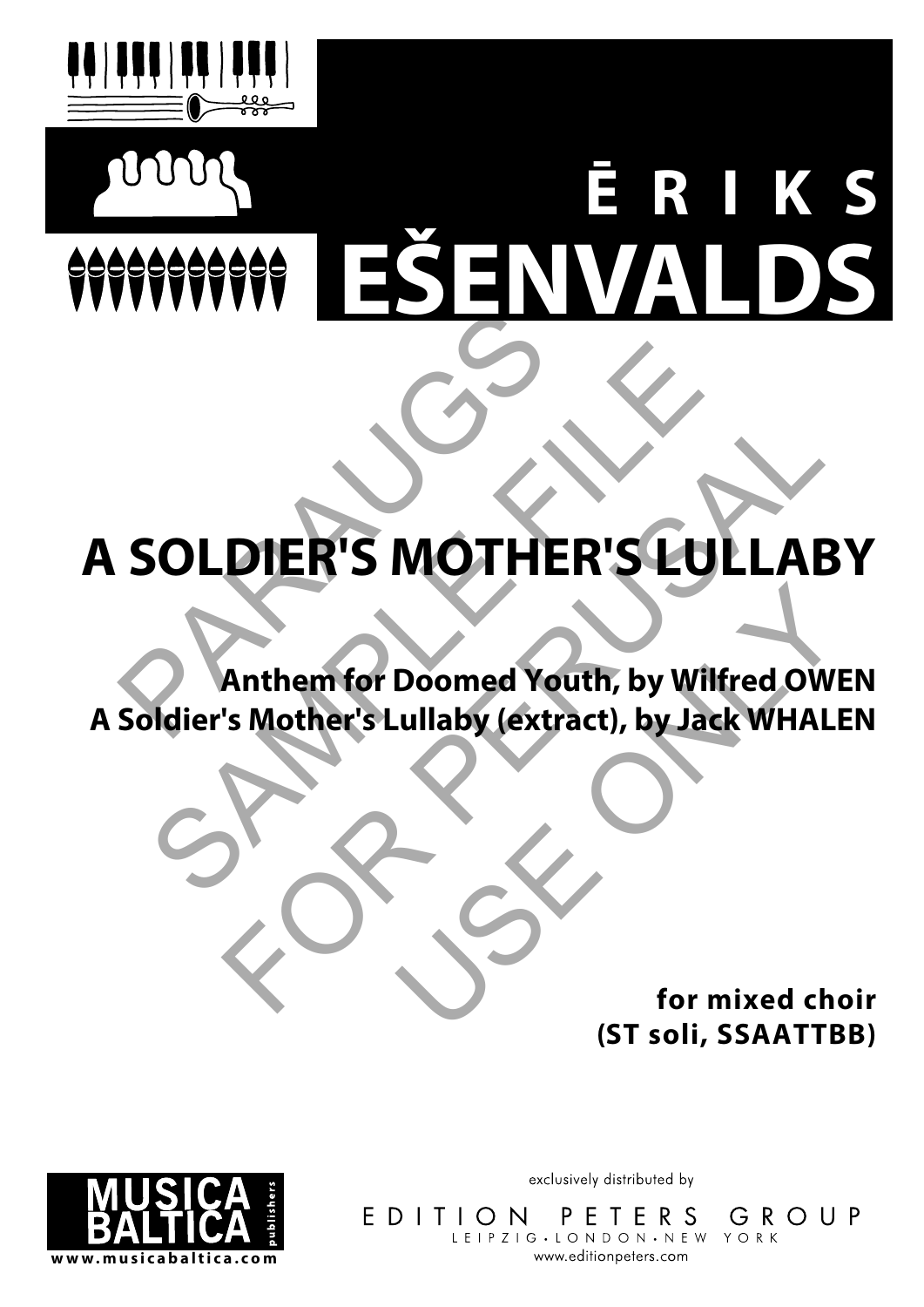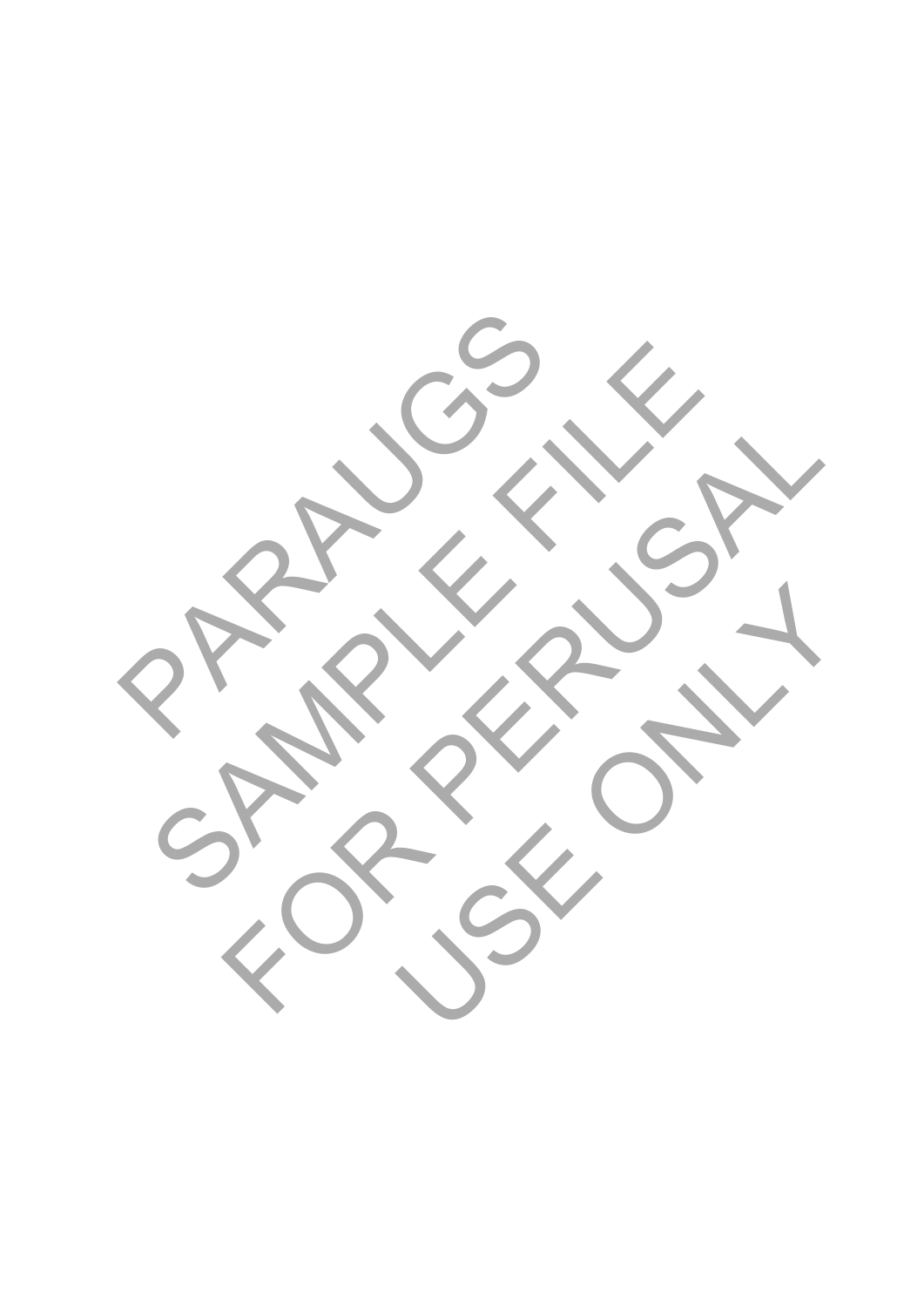*Commissioned by the University of Louisville Choral Department, Kent Hatteberg, Director of Choral Activities First performances: November 12th, 2015 by the University of Louisville Cardinal Singers at the National Collegiate Choral Organization National Convention, Portland, Oregon November 15th, 2015 by the Cardinal Singers at the University of Louisville New Music Festival*

## A SOLDIER'S MOTHER'S LULLABY

PARAUGS  $\frac{3}{2}$ <br>  $\frac{3}{2}$ <br>  $\frac{3}{2}$ <br>  $\frac{3}{2}$ <br>  $\frac{3}{2}$ <br>  $\frac{3}{2}$ <br>  $\frac{3}{2}$ <br>  $\frac{3}{2}$ <br>  $\frac{3}{2}$ <br>  $\frac{3}{2}$ <br>  $\frac{3}{2}$ <br>  $\frac{3}{2}$ <br>  $\frac{3}{2}$ <br>  $\frac{3}{2}$ <br>  $\frac{3}{2}$ <br>  $\frac{3}{2}$ <br>  $\frac{3}{2}$ <br>  $\frac{3}{2}$ <br>  $\frac{3}{2}$ <br>  $\frac{3}{2}$ <br> For passing bets for the same who de as cat - to?<br>
The passing bets for the same who de as cat to?<br>
The passing bets for the same who de as cat to?<br>
The passing bets for the same who de as cat - to?<br>
The passing bets for t USE ONLY  $\Phi$  $\Phi$  $\Phi$  $\overline{\mathbf{P}}$ # # # # # # # # **8 g 8 6 8 6 8 g** 8 <u>ց</u> <u>8</u> 9<br>9 <u>हैं</u> <u>ց</u> <u>ጀ</u> <u>ቃ</u> 8 **g** 8 **6** 8 6 8<br>8 **6** <u>ສູ</u> <u>ց</u> <u>हैं</u> <u>ց</u> <u>हैं</u> <u>ց</u> <u>ئ</u> <u>ց</u> S A T B  $\epsilon$  .  $\epsilon$  ,  $\epsilon$ What equals are pass-ing - bells for . . . . . . What pass-ing - bells for œ œ . œ œ What pass-ing bells for these who die as cat - tle? On - ly the mon -.  $\overline{c}$ . What eass-ing bells for  $\boldsymbol{\mathit{fl}}$ ƒ  $\boldsymbol{\mathit{fJ}}$  $\boldsymbol{\mathit{f}}$ **Espressivo molto**  $\sqrt{a}$ . = 76  $\overrightarrow{e}$  .  $\overrightarrow{e}$ œ  $\bullet$ :  $\leftarrow$   $\bullet$ œ  $\overline{\mathcal{R}}$ œ  $\leftarrow$  $\overline{h}$ œ  $\leftrightarrow$   $\rightarrow$   $\rightarrow$   $\rightarrow$ å œ. Œ Jœ  $\overrightarrow{c}$  $\begin{picture}(10,10) \put(0,0){\line(1,0){155}} \put(15,0){\line(1,0){155}} \put(15,0){\line(1,0){155}} \put(15,0){\line(1,0){155}} \put(15,0){\line(1,0){155}} \put(15,0){\line(1,0){155}} \put(15,0){\line(1,0){155}} \put(15,0){\line(1,0){155}} \put(15,0){\line(1,0){155}} \put(15,0){\line(1,0){155}} \put(15,0){\line(1,0){155}} \$ œ these who die as  $\overline{a}$ J  $\cdot$   $\cdot$   $\cdot$ <sup>œ</sup> <sup>œ</sup> <sup>j</sup> œ these who die as  $\stackrel{\cdot}{\cdot}$  $\overline{b}$  $\begin{pmatrix} 1 & 1 \\ 1 & 1 \end{pmatrix}$ .<br>B these who die as  $\qquad \qquad$ J  $\frac{1}{2}$ . Œ  $\overline{b}$  $\frac{1}{2}$ œ  $-\text{ing}-\text{bells}$  for these who die as cat - tle? On - ly the mon œ. <sup>J</sup>  $\frac{1}{2}$ œ  $\frac{1}{2}$  $-\text{ing}$  - bells for these who die as cat - tle? On - ly the mon- $\frac{e}{2}$  $\overline{\bullet}$ **e.** .  $\frac{1}{2}$ .  $cat - the?$  $\frac{e}{e}$  .  $\frac{e}{e}$  .  $cat - the?$  $\bullet$ :  $\frac{e}{e}$ .  $\frac{e}{e}$ .  $\frac{e}{2}$ .  $\bullet$   $\bullet$   $\bullet$   $\bullet$ œ On -  $ly$  the mon - strous <sup>œ</sup> <sup>œ</sup> <sup>œ</sup> <sup>œ</sup> <sup>j</sup>  $\frac{1}{\log x}$  bells for these who die as cat - tle? On - ly the mon - strous  $\overrightarrow{e}$ œ On  $-$  Iv the mon  $-$  strous J **ED DD** œ On -  $\mathsf{I}$  the mon - strous  $\frac{1}{2}$ é f f f f  $\Phi$  $\Phi$  $\Phi$ <u>.</u> # # # # # # # # <u>ጀ</u> <u>ດຼ</u> <u>ສູ</u> <u><br>የ</u> <u>ສູ</u> <u><br>የ</u> <u>មួ</u> <u>ց</u> 8 **g** 8 **G 8 g 8 g** <u>შ</u> <u>ል</u> 8 9<br>9 <u>हैं</u> <u>ል</u> <u>ጀ</u> <u>ց</u> S B 6  $\Box$ e poster  $\bullet$   $\bullet$ an -  $ger$  of the guns.  $\Box$ œ œ <sup>œ</sup> <sup>œ</sup> <sup>œ</sup> ‰ an -  $ger$  of the guns.  $\overrightarrow{ }$  $\epsilon$   $\epsilon$   $\epsilon$   $\epsilon$   $\epsilon$ an -  $ger$  of the guns.  $\overset{\bullet}{\longrightarrow}$  $\frac{1}{2}$   $\frac{1}{2}$   $\frac{1}{2}$   $\frac{1}{2}$   $\frac{1}{2}$  $\rightarrow$  $rac{pm}{2}$   $rac{pm}{2}$   $rac{pm}{2}$ an -  $ger$  of the guns.  $\frac{1}{\sqrt{2}}$ œ œ œ œ œ  $e^+e^-$ - ger of the guns. On -ly the stut ter ing in fles' rap id rat tle Can pat ter out their hast œ œ œ **. . . . . .** - ger \_ of the guns. On - ly the stut-ter-ing in - fles' \_ rap-id ratœ œ œ œ œ œ - ger \_ of the guns. Cn - ly the stut-ter-ing in - fles' \_ rap-id ratœ œ œ œ œ œ On -  $ly$  the stut-ter-ing œ œ œ  $\overrightarrow{e}$ œ œ œ œ œ œ œ  $ri$  - fles'  $\equiv$  rap - id rat - tle Can  $\frac{4}{7}$  $\frac{1}{2}$ e e e e  $\frac{1}{2}$  $\overrightarrow{r}$  $\frac{1}{2}$   $\frac{1}{2}$   $\frac{1}{2}$   $\frac{1}{2}$   $\frac{1}{2}$   $\frac{1}{2}$   $\frac{1}{2}$ ri - fles' \_ rap - id rat - tle Can pat - ter  $\qquad \qquad \overline{\qquad \qquad }$ œ œ œ œ œ œ œ  $\downarrow$ e e e e e e e ri - fles' \_ rap - id rat - tle Can pat - ter out their hast - y  $\rightarrow$ **w** e<sub>c</sub> e<sub>c</sub> e<sub>c</sub> e<sub>c</sub> e<sub>c</sub>  $\frac{1}{2}$  $\frac{1}{2}$ e e e e e e ger of the guns. On -ly the stut-ter-ing in - fles' and rat tle Can pat ter out their hast - y - - $\overrightarrow{z}$ <mark>e p e e e e e</mark><br>D N  $\frac{1}{2}$  e  $\frac{1}{2}$  e  $\frac{1}{2}$ œ pat-ter out their hast - y J  $\stackrel{)}{\bullet}$ J  $\overrightarrow{p}$ j  $\rightarrow$  e e e  $\leftrightarrow$ œ pat-ter out their hast - y  $\nabla$  $\overline{\phantom{a}}$  $\nabla$ N  $\frac{1}{2}$   $\frac{1}{2}$   $\frac{1}{2}$   $\frac{1}{2}$  $\frac{1}{2}$ œ J <sup>œ</sup> <sup>œ</sup> <sup>œ</sup> <sup>J</sup>  $\frac{e^{2}}{2}$ œ N  $\begin{array}{c} \begin{array}{c} \uparrow \\ \downarrow \end{array} & \downarrow \end{array}$  $\frac{1}{2}$   $\frac{1}{2}$ œ J <sup>œ</sup> <sup>œ</sup> <sup>œ</sup> <sup>J</sup>  $\frac{1}{2}$  eq eq<br> œ Ēriks Ešenvalds (\*1977) Anthem for Doomed Youth, by Wilfred Owen (1893-1918) A Soldier's Mother's Lullaby (extract), by Jack Whalen

A

T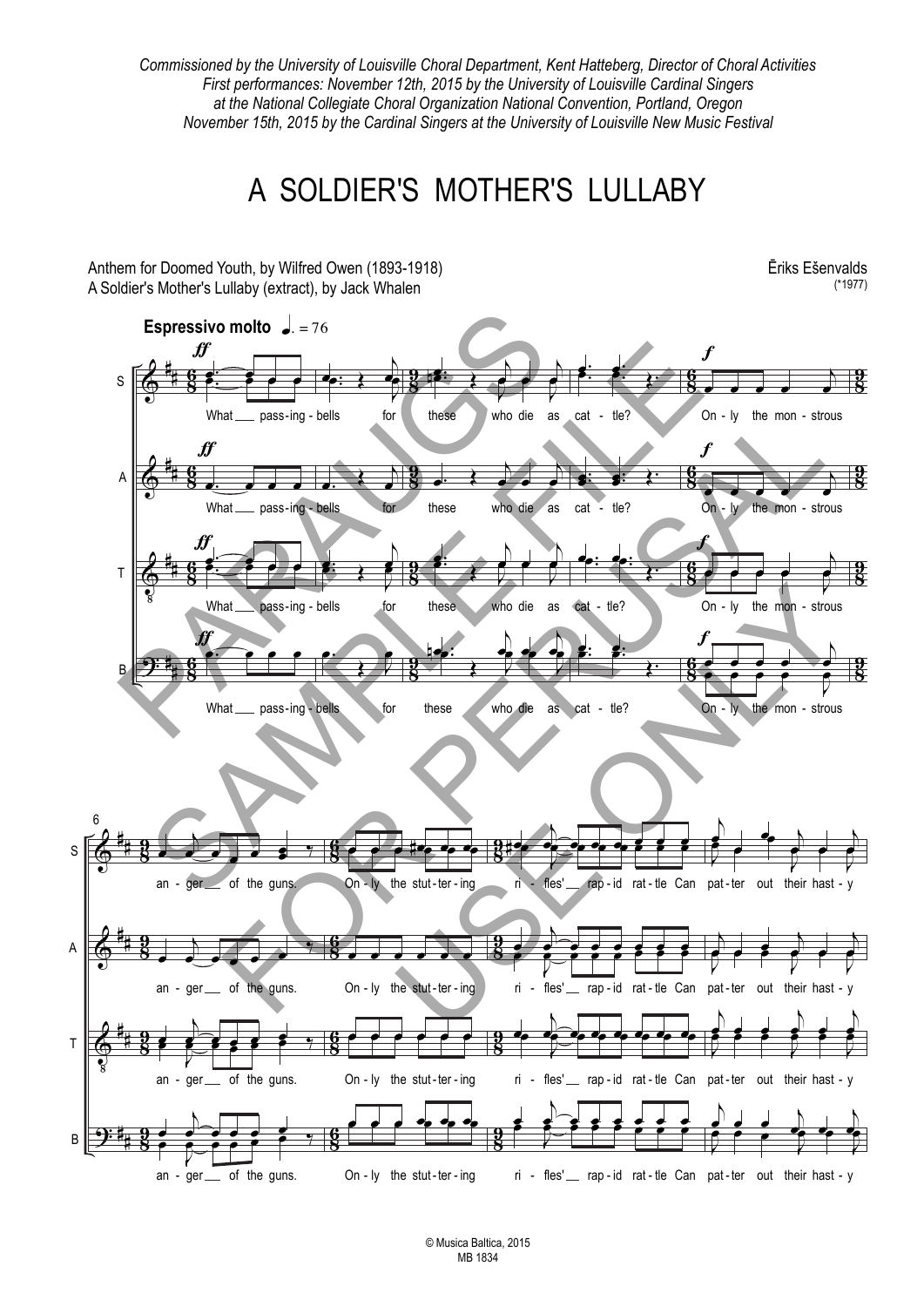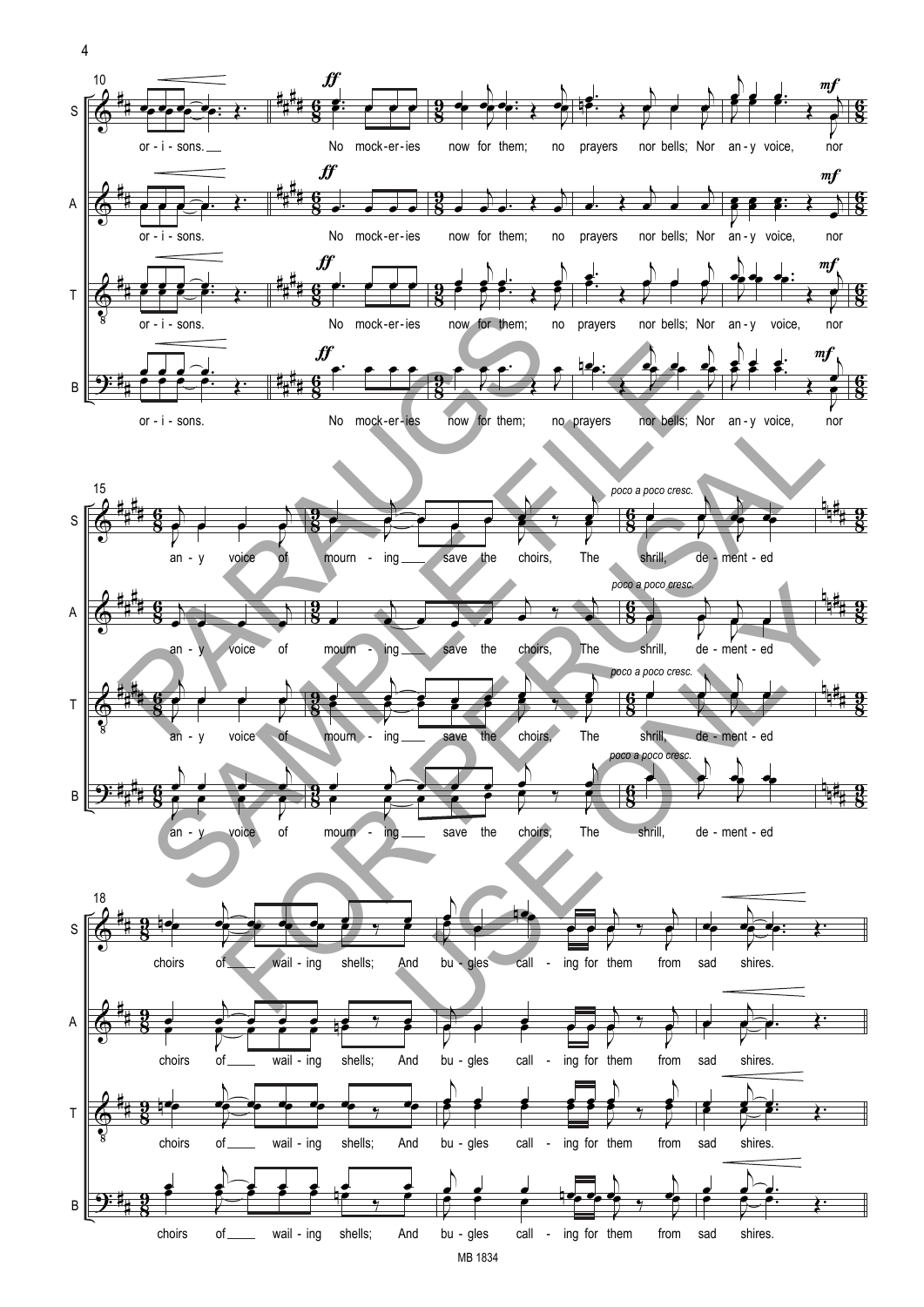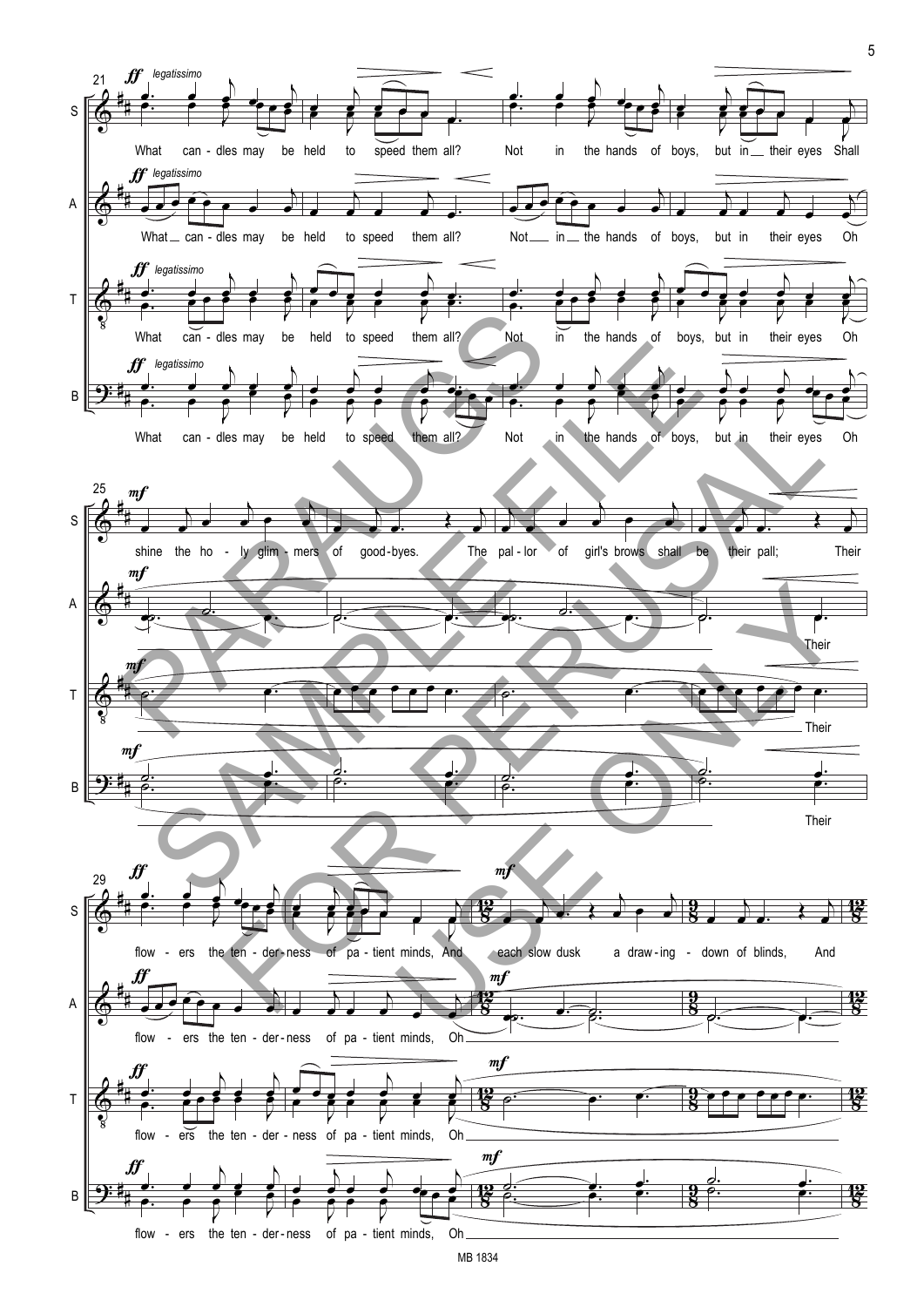PARAUGS SAMPLE FILE FOR PERUSAL USE ONLY &  $\Phi$  $\Phi$ <u>.</u> # # # # # # # # 8 12 8 12 8 12 8 12 <u>ጀ</u> <u><br>የ</u> <u>ጀ</u> <u>ል</u> <u>ጀ</u> <u>ց</u> 8<br>8 <u>9</u> 8 12 8 12 8 12 8 12 <u>ئة</u> <u>ց</u> <u>ئة</u> <u>ց</u> <u>ສູ</u> <u>ց</u> <u>हैं</u> <u>ց</u> 8 12 8 12 8 12 8 12 S A T B 33  $\overrightarrow{ }$ poco a poco dim. al niente<br> **de la componente de la componenta de la componenta de la componenta de la componenta de la componenta de** la compo<br> **de la componenta de la componenta de la componenta de la componenta de la co**  $\rightarrow$ œ each slow dusk  $\frac{1}{\sqrt{2}}$ .  $\overrightarrow{e}$   $\overrightarrow{e}$  $\frac{1}{2}$ .  $\frac{1}{2}$ . *poco a poco dim. al niente poco a poco dim. al niente poco a poco dim. al niente*  $\overrightarrow{ }$  $\theta$ .  $\theta$ . œ - ing - down of blinds, And each slow dusk a draw - ing - $\overrightarrow{e}$ .  $e$   $e$   $e$   $e$   $e$   $e$   $e$   $e$  $\frac{1}{e}$ .  $\overrightarrow{ }$  $\overrightarrow{e}$ .  $\overrightarrow{e}$ . each slow dusk a  $\bullet$   $\bullet$   $\circ$ Oh  $\overline{\cdot}$ .  $\overline{\cdot}$ .  $\dot{\overline{\bullet}}$ Oh  $\frac{6}{9}$ Oh  $\frac{\mathbf{p}}{\mathbf{p}}$  $\overline{\mathscr{C}}$ . draw - ing - $\stackrel{\cdot}{\cdot}$  $\widehat{r}$ . <u>」</u><br>『……  $\spadesuit$  $\Phi$  $\Phi$  $\Phi$  $\Phi$ <u>.</u> # # # # # # # # # # # # 8 12 8 12 8 12 8 12 8 12 8 12 4 4 4 4 4 4 4 4 4 4 4 4 S solo T solo S A T B 37 ∑ ∑  $\overrightarrow{r}$ . down  $\widetilde{\overline{\mathbf{g}}:}$ <del>。</del><br>● ● ● ● ● ● *● ●*  $\widetilde{\mathbf{e}}$ . p  $\boldsymbol{p}$ p p ∑ ∑ ˙. . blinds.  $\overline{\mathbf{p}}$ <mark>e f e f e f</mark> a:  $\overline{\mathbf{e}}$ . ∑ ∑ ∑  $\overline{\mathbf{R}}$ <mark>e € e € e €</mark> ⊘.  $\mathbf{e}$ gradual transition to Mm gradual transition to Mm ∑  $\overrightarrow{r}$  $mp_2$ Now at ∑  $\frac{1}{9}$ Mm œ œ œ œ œ œ ˙. Mm  $\frac{9}{9}$ **rit.**

6

gradual transition to Mm

Mm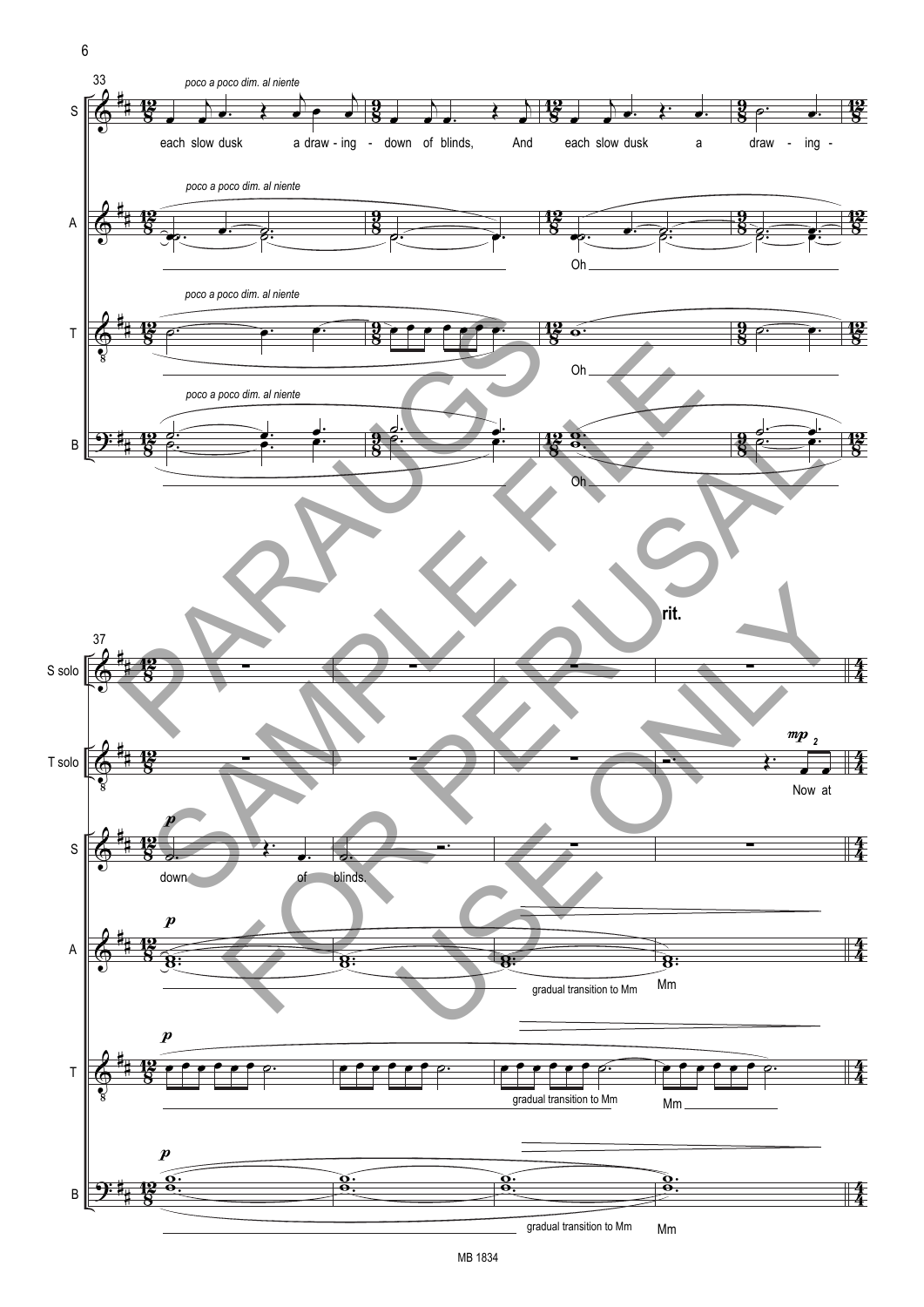**Limpido e con amore**  $\sqrt{ }$  = 56

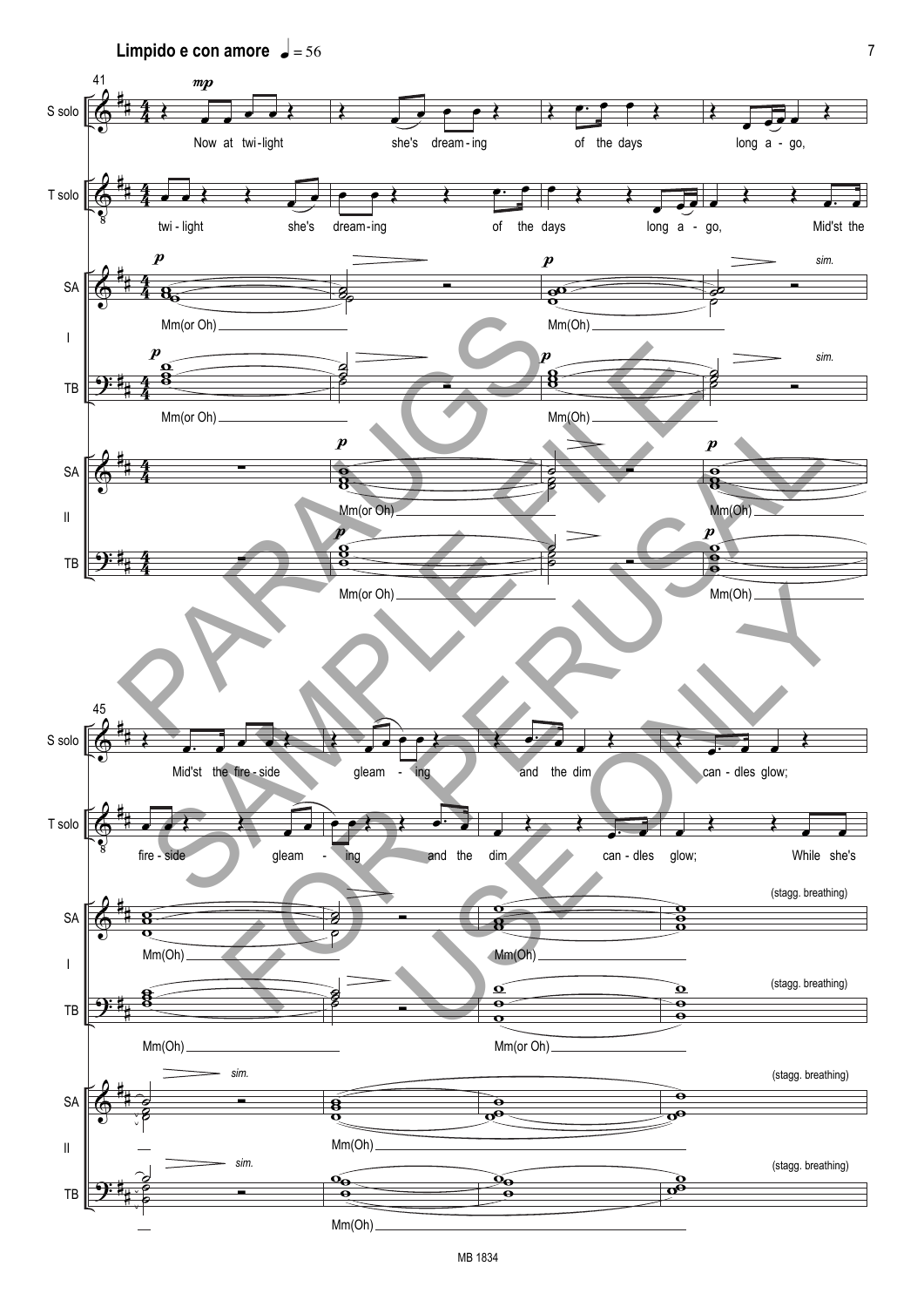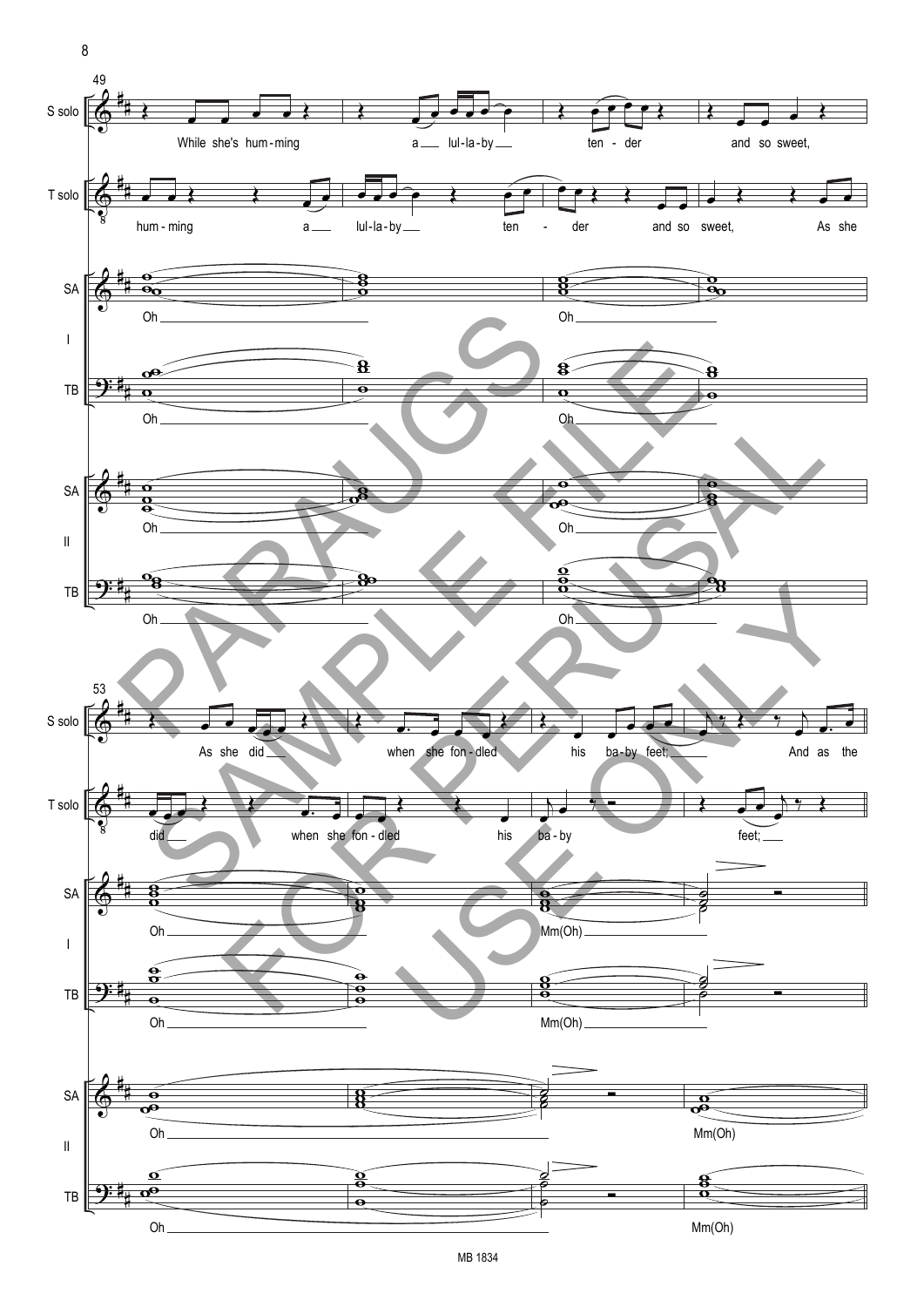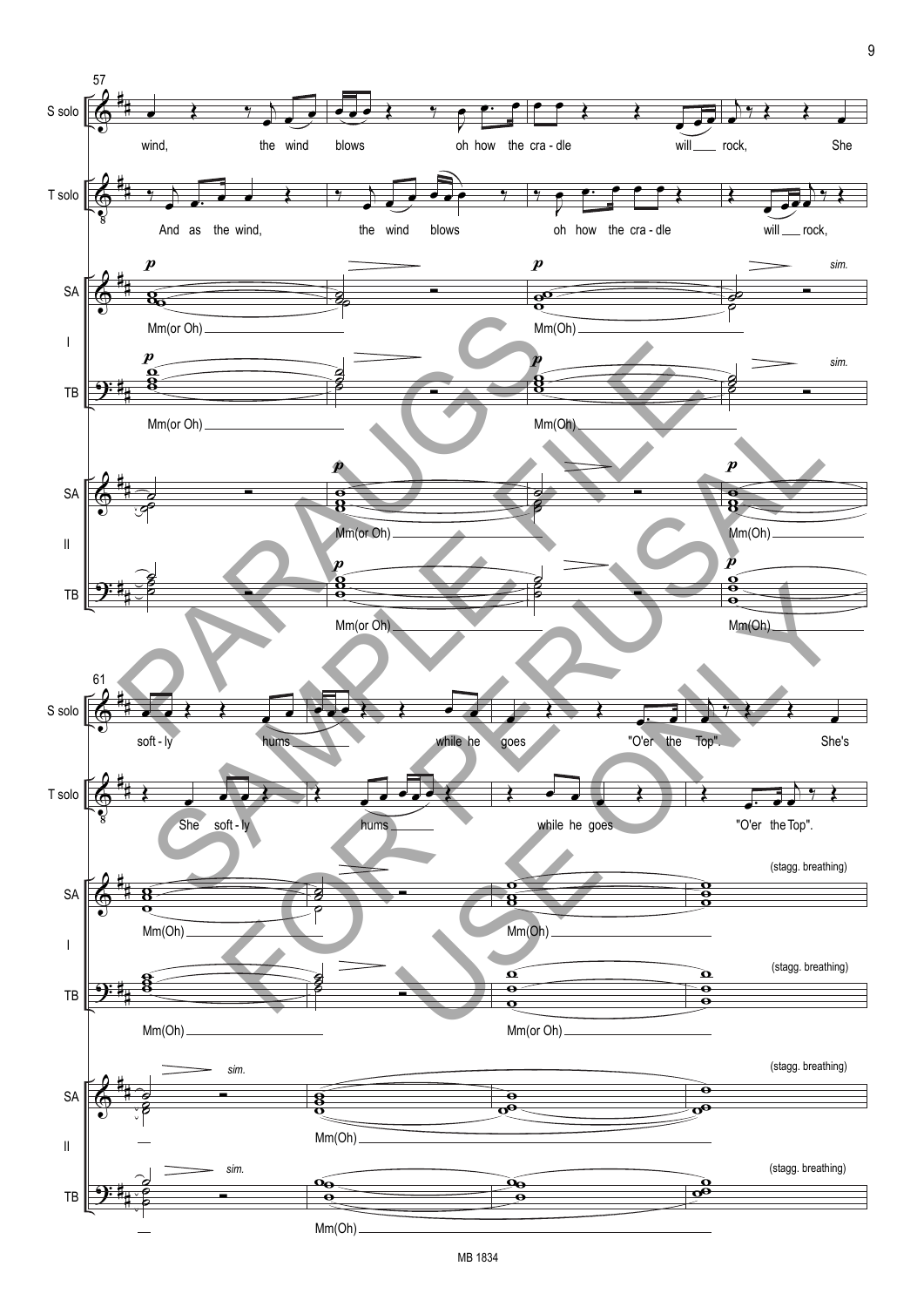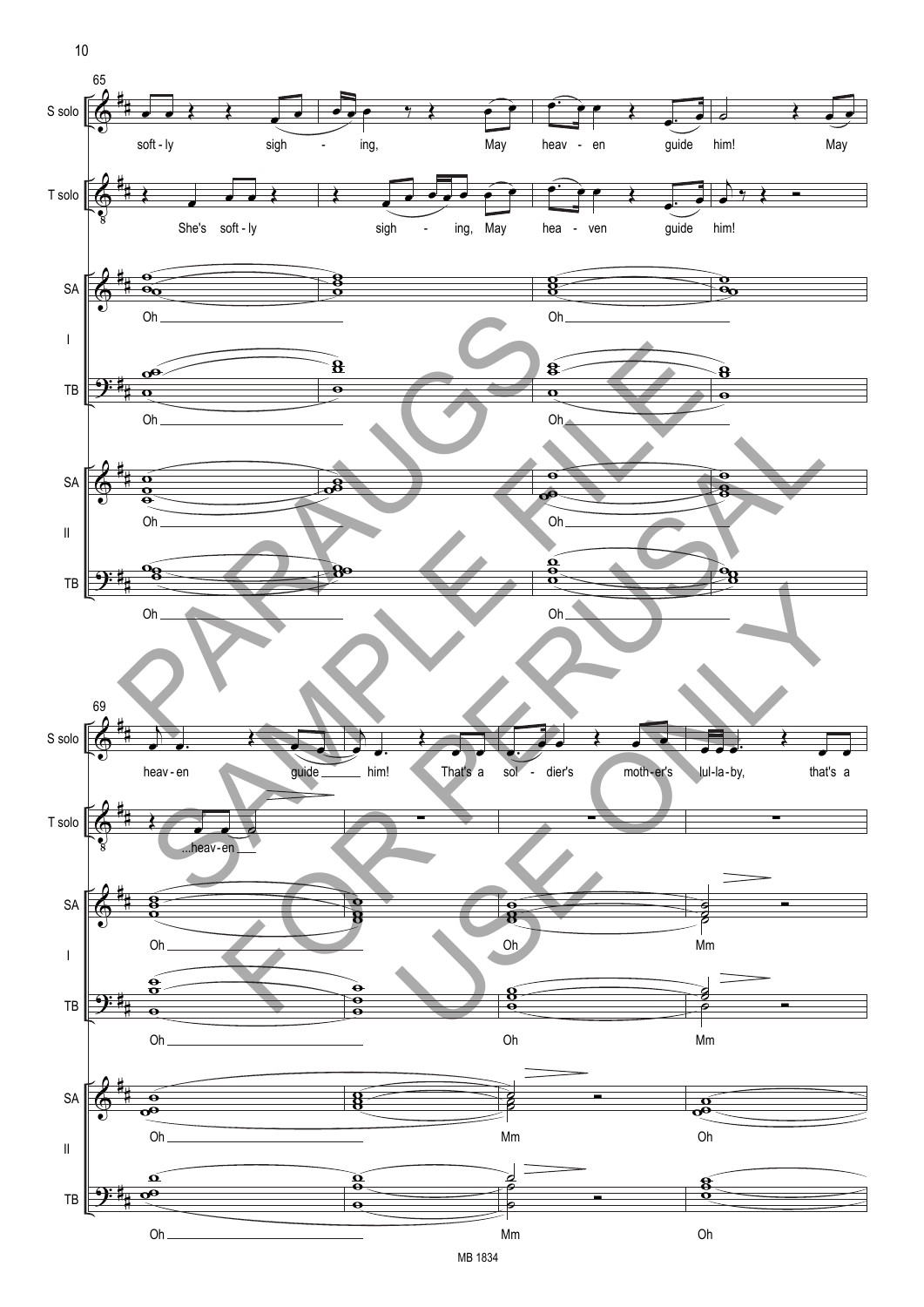**rit.**